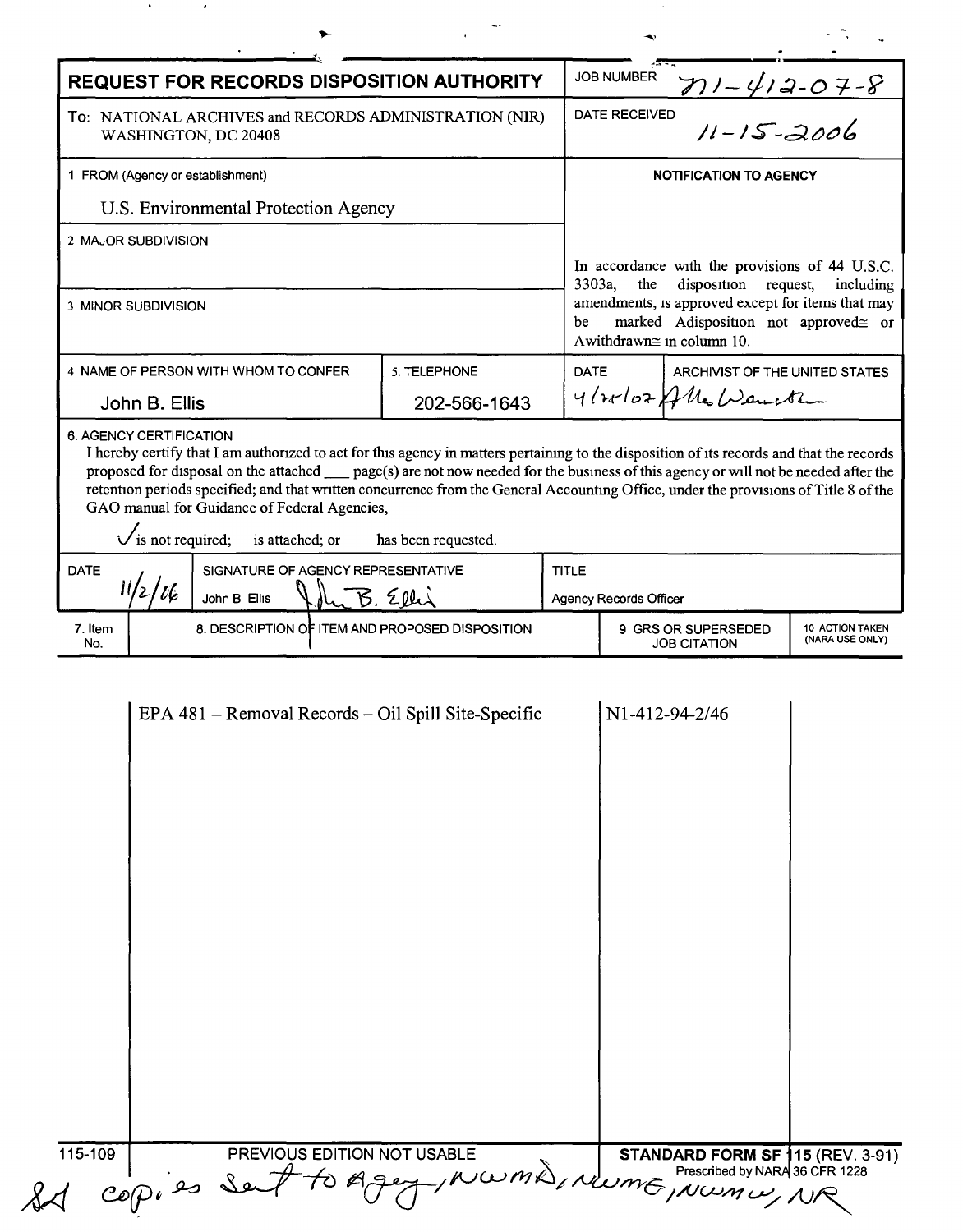This schedule is in development. It may not be used to retire or destroy records. If you have any questions, please contact the Records Help Desk.

# **EPA Records Schedule 481**

Status: Development, *10/25/2006*

Title: Removal Records - Oil Spill Site-Specific

Program: Oil

 $\sim$  5

 $\mathbf{r}$ 

Applicability: Agency-wide

Function: 108-024-01-01 - Perform Removals

#### NARA Disposal Authority:

This schedule authorizes the disposition of the record copy in any media (media neutral). Records designated for permanent retention must be transferred to the National Archives in accordance with NARA standards at the time of transfer.

• Pending

### Description:

ţ.

Site-specific records relating to emergency, time-critical and non-time-critical removal activities conducted by EPA and non-EPA lead (e.g., PRP, state, federal facilities, other) entities in response to an oil spill. Specific types of records include correspondence, memoranda, work plans, financial and  $\ddot{\tau}$ technical progress reports, sampling and analysis data, pollution reports (POLREPs), statements of work and other site-specific contract documentation.

#### Disposition Instructions:

#### Item a: Record copy

- Disposable
- ., Close inactive records upon completion of cost recovery. Destroy 30 years after file closure. If record is microform, destroy paper after quality assurance is complete.

# Guidance:

If the removal action becomes part of a remedial action, records are to be reassigned to the remedial site file and the regional unit responsible for managing the removal process is responsible for maintaining and implementing the disposition in accordance with EPA 014.

See EPA 480 for Enforcement Actions - Oil Spill Site-Specific.

Reference copies of these files held by all other offices can be destroyed when no longer needed to support current activities.

 $\frac{1}{2}$ 

 $\mathcal{G}_i$  $\frac{1}{\sqrt{2}}$  $\sqrt{2}$